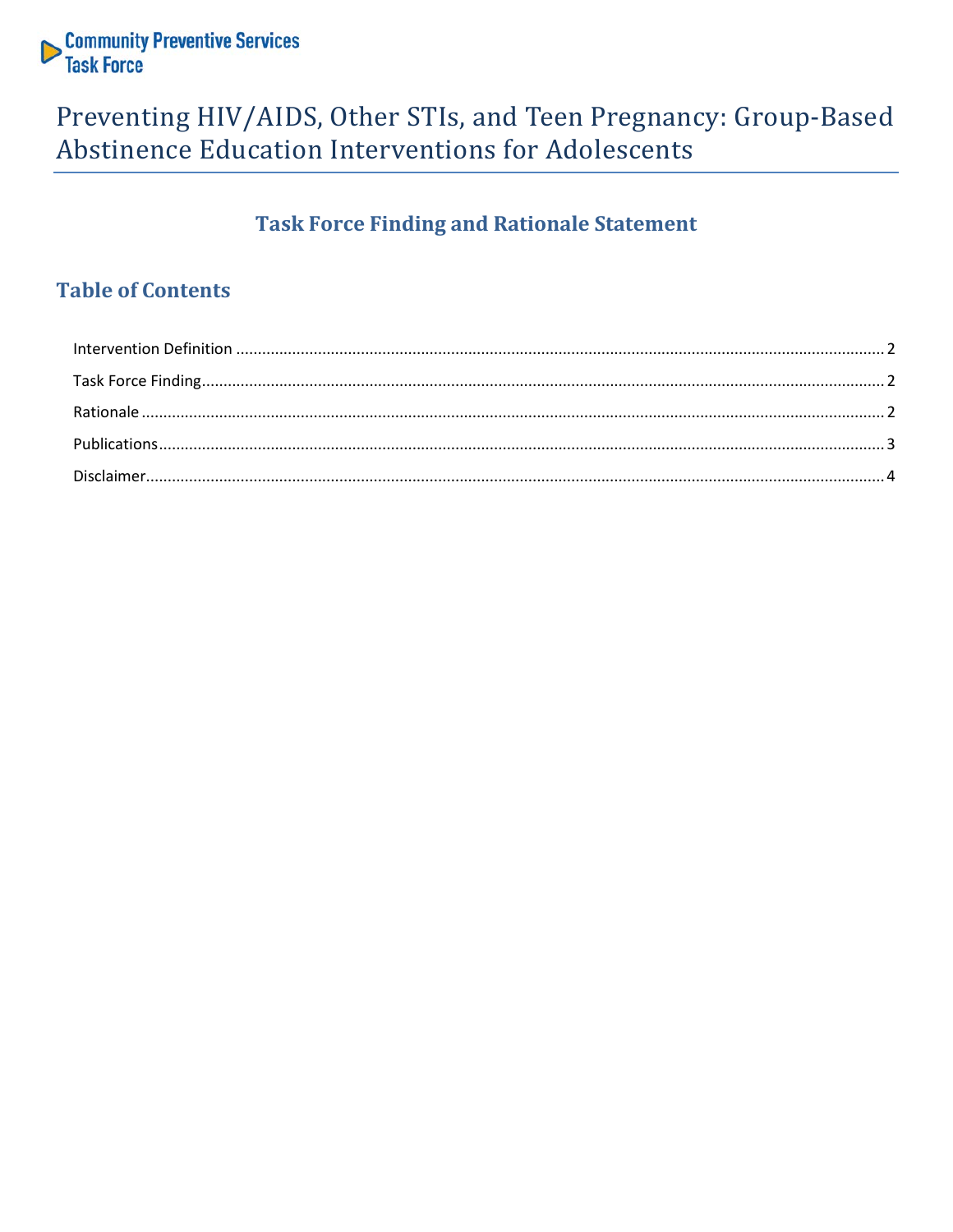

#### **Task Force Finding and Rationale Statement**

#### <span id="page-1-0"></span>**Intervention Definition**

Abstinence education (AE) interventions promote abstinence from sexual activity (either delayed initiation or abstinence until marriage) and mention condoms or other birth control methods only to highlight their failure rates if at all. These interventions usually include messages about the psychological and health benefits of abstinence and could also include other components, such as media campaigns and community service events.

This review evaluated AE interventions delivered in school or community settings to groups of adolescents (10–19 years old), and most adhered to eight federal guidelines that were required to obtain federal funding (the Federal A-H guidelines).

#### <span id="page-1-1"></span>**Task Force Finding (June 2009)**

The Community Preventive Services Task Force finds insufficient evidence to determine the effectiveness of group-based abstinence education interventions delivered to adolescents to prevent pregnancy, HIV and other sexually transmitted infections (STIs). Evidence was considered insufficient because of inconsistent results across studies.

#### <span id="page-1-2"></span>**Rationale**

Our review identified 21 studies and 23 study arms that used an abstinence education (AE) strategy. The summary statistics for each outcome are listed in the table below.

| Outcomes <sup>A</sup>                        | # of observations | <b>OR</b> | 95% CI     | <b>Estimated RR</b> |
|----------------------------------------------|-------------------|-----------|------------|---------------------|
| Sexual Activity <sup>B</sup>                 | 23                | 0.81      | 0.70, 0.94 | 0.84                |
| Frequency of Sexual Activity <sup>B</sup>    | 5                 | 0.77      | 0.57, 1.04 | $\mathsf C$         |
| <b>Number of Partners</b>                    | 10                | 0.96      | 0.83, 1.11 | 0.96                |
| <b>Unprotected Sexual Activity</b>           | 5                 | 1.07      | 0.86, 1.33 | 1.06                |
| Protection <sup>D</sup>                      | 19                | 1.06      | 0.96, 1.17 | 1.06                |
| Condom Use <sup>D</sup>                      | 10                | 1.04      | 0.91, 1.19 | 1.03                |
| Oral Contraceptive Use <sup>D</sup>          | 9                 | 1.08      | 0.94, 1.24 | 1.05                |
| Sexually Transmitted Infections <sup>B</sup> | 9                 | 1.08      | 0.90, 1.29 | 1.08                |

#### **Meta-Analysis Results: Abstinence Education**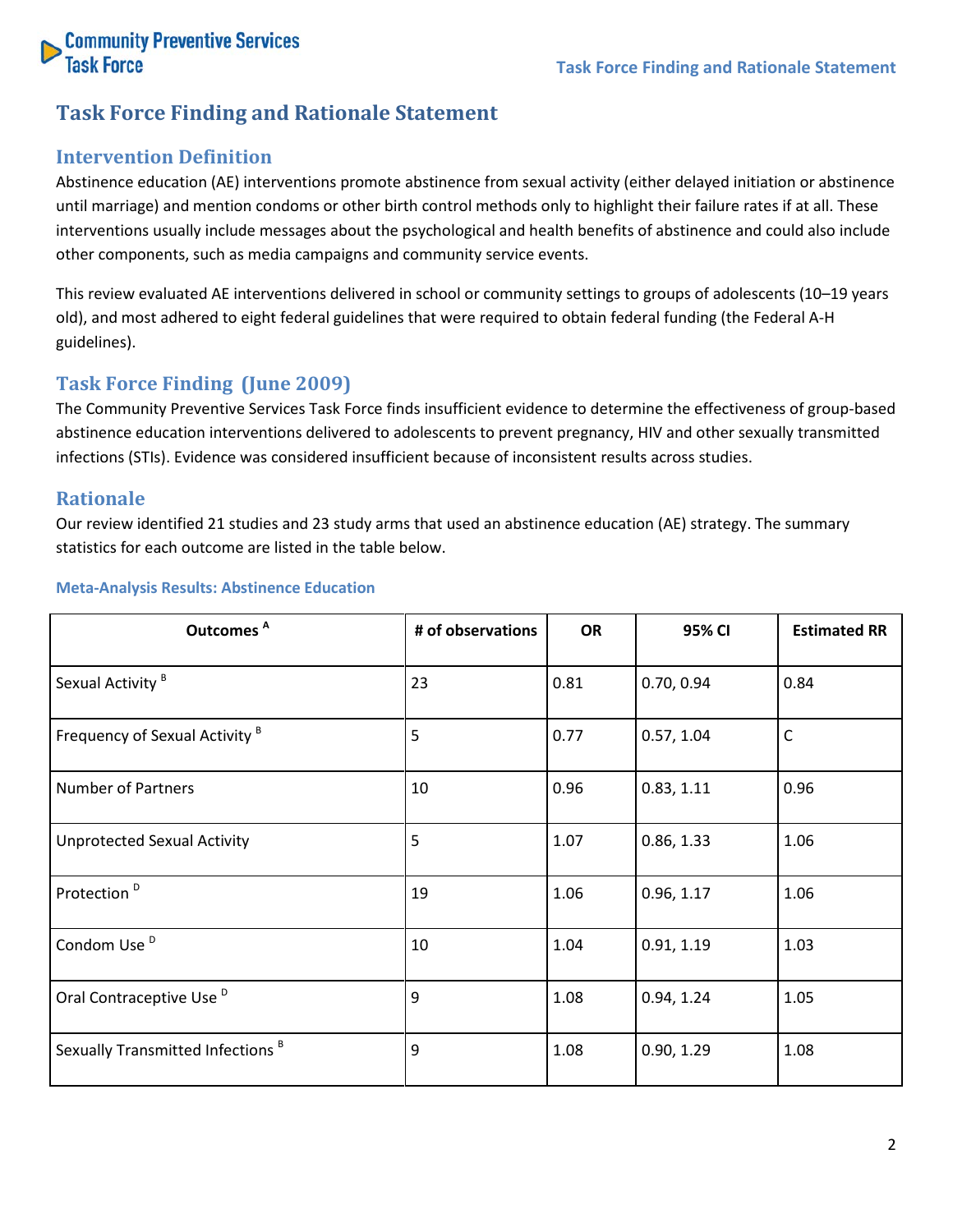

| Outcomes <sup>A</sup>  | # of observations | <b>OR</b>           | 95% CI     | <b>Estimated RR</b> |
|------------------------|-------------------|---------------------|------------|---------------------|
| Pregnancy <sup>B</sup> | 10                | $1.15$ <sup>E</sup> | 1.00, 1.32 | 1.15                |
| HIV <sup>B</sup>       | O                 | $- -$               | $- -$      | $- -$               |

<sup>A</sup> All of these outcomes were self-reported, with the exception of STIs, which were either self reported or clinically documented.

 $B$ <sup>B</sup> These outcomes reflect primary intended outcomes.

<sup>C</sup> Unable to calculate

 $D$  Odds ratio (OR) > 1.0 indicate beneficial effects.

 $E$  Secondary analyses suggest that this is an unreliable effect estimate.

CI = Confidence Interval

RR = Relative Risk

Twenty-one studies were included in the body of evidence for the AE strategy. The effect estimates differed substantially by study design. For the self-reported sexual activity outcome, which was the only one with a sufficient number of controlled before- after (CBA) studies to directly compare randomized controlled trials (RCTs) versus CBA studies, the effect estimate was 0.94 (95% CI 0.81, 1.10) for RCTs and 0.66 for CBAs (95% CI 0.54, 0.81), and this difference was statistically significant (p=.007). For the remaining outcomes of interest, the body of evidence was primarily from RCTs and showed no clear evidence of benefits or harms. Because RCTs and CBAs systematically differed in several respects in addition to study design (e.g., follow-up time, multiple studies conducted by same researchers), it is hard to determine the explanation for the observed differences by study design. As a result, it is difficult to ascertain the public health benefits or harms of abstinence education.

#### <span id="page-2-0"></span>**Publications**

Chin HB, Sipe TA, Elder RW, Mercer SL, Chattopadhyay SK, Jacob V, Wethington HR, Kirby D, Elliston DB, Griffith M, Chuke SO, Briss SC, Ericksen I, Galbraith JS, Herbst JH, Johnson RL, Kraft JM, Noar SM, Romero LM, Santelli J, Community Preventive Services Task Force. The effectiveness of group-based comprehensive risk-reduction and abstinence education interventions to prevent or reduce the risk of adolescent pregnancy, Human Immunodeficiency Virus, and sexually transmitted infections: two systematic reviews for the Guide to Community Preventive Services. *Am J Prev Med* 2012;42(3):272-94.

Sipe TA, Chin HB, Elder RW, Mercer SL, Chattopadhyay SK, Jacob V, Community Preventive Services Task Force. Methods for conducting Community Guide systematic reviews of evidence on effectiveness and economic efficiency of groupbased behavioral interventions to prevent adolescent pregnancy, Human Immunodeficiency Virus, and other sexually transmitted infections: comprehensive risk reduction and abstinence education. *Am J Prev Med* 2012;42(3):295-303.

Community Preventive Services Task Force. Recommendations for group-based behavioral interventions to prevent adolescent pregnancy, Human Immunodeficiency Virus, and other sexually transmitted infections: comprehensive risk reduction and abstinence education. *Am J Prev Med* 2012;42(3):304-7.

Barbot O. Getting our heads out of the sand: using evidence to make systemwide changes. *Am J Prev Med* 2012;42(3):311-12.